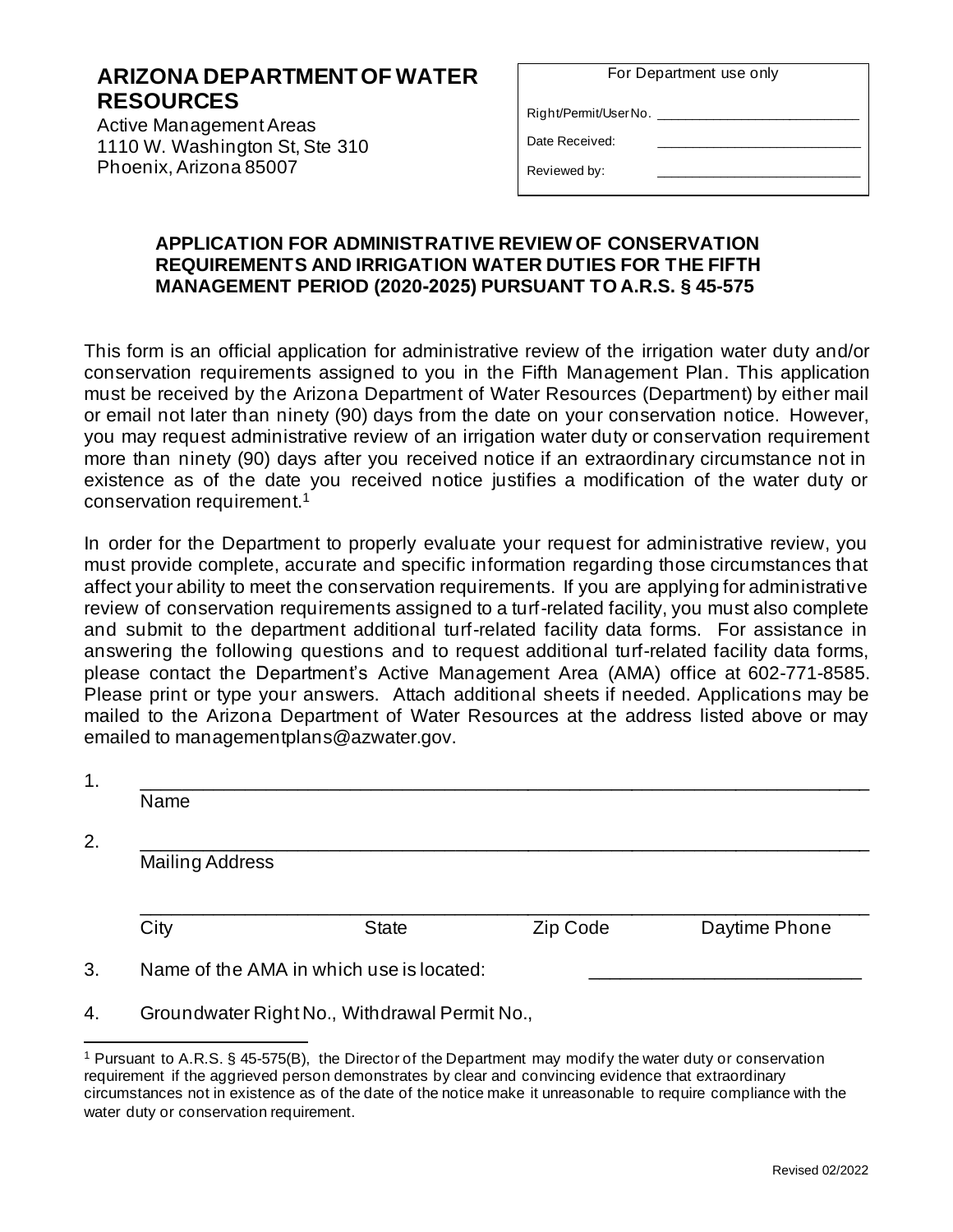Service Area No. or Individual User No.:

5. State the irrigation water duty or conservation requirements from which you are seeking relief. Be specific by referencing the provision in the notice received from the Department.

\_\_\_\_\_\_\_\_\_\_\_\_\_\_\_\_\_\_\_\_\_\_\_\_\_\_\_\_\_\_\_\_\_\_\_\_\_\_\_\_\_\_\_\_\_\_\_\_\_\_\_\_\_\_\_\_\_\_\_\_\_\_\_\_\_\_\_\_\_\_

\_\_\_\_\_\_\_\_\_\_\_\_\_\_\_\_\_\_\_\_\_\_\_\_\_\_\_\_\_\_\_\_\_\_\_\_\_\_\_\_\_\_\_\_\_\_\_\_\_\_\_\_\_\_\_\_\_\_\_\_\_\_\_\_\_\_\_\_\_\_

\_\_\_\_\_\_\_\_\_\_\_\_\_\_\_\_\_\_\_\_\_\_\_\_\_\_\_\_\_\_\_\_\_\_\_\_\_\_\_\_\_\_\_\_\_\_\_\_\_\_\_\_\_\_\_\_\_\_\_\_\_\_\_\_\_\_\_\_\_\_

\_\_\_\_\_\_\_\_\_\_\_\_\_\_\_\_\_\_\_\_\_\_\_\_\_\_\_\_\_\_\_\_\_\_\_\_\_\_\_\_\_\_\_\_\_\_\_\_\_\_\_\_\_\_\_\_\_\_\_\_\_\_\_\_\_\_\_\_\_\_

\_\_\_\_\_\_\_\_\_\_\_\_\_\_\_\_\_\_\_\_\_\_\_\_\_\_\_\_\_\_\_\_\_\_\_\_\_\_\_\_\_\_\_\_\_\_\_\_\_\_\_\_\_\_\_\_\_\_\_\_\_\_\_\_\_\_\_\_\_\_

\_\_\_\_\_\_\_\_\_\_\_\_\_\_\_\_\_\_\_\_\_\_\_\_\_\_\_\_\_\_\_\_\_\_\_\_\_\_\_\_\_\_\_\_\_\_\_\_\_\_\_\_\_\_\_\_\_\_\_\_\_\_\_\_\_\_\_\_\_\_

\_\_\_\_\_\_\_\_\_\_\_\_\_\_\_\_\_\_\_\_\_\_\_\_\_\_\_\_\_\_\_\_\_\_\_\_\_\_\_\_\_\_\_\_\_\_\_\_\_\_\_\_\_\_\_\_\_\_\_\_\_\_\_\_\_\_\_\_\_\_

\_\_\_\_\_\_\_\_\_\_\_\_\_\_\_\_\_\_\_\_\_\_\_\_\_\_\_\_\_\_\_\_\_\_\_\_\_\_\_\_\_\_\_\_\_\_\_\_\_\_\_\_\_\_\_\_\_\_\_\_\_\_\_\_\_\_\_\_\_\_

\_\_\_\_\_\_\_\_\_\_\_\_\_\_\_\_\_\_\_\_\_\_\_\_\_\_\_\_\_\_\_\_\_\_\_\_\_\_\_\_\_\_\_\_\_\_\_\_\_\_\_\_\_\_\_\_\_\_\_\_\_\_\_\_\_\_\_\_\_\_

\_\_\_\_\_\_\_\_\_\_\_\_\_\_\_\_\_\_\_\_\_\_\_\_\_\_\_\_\_\_\_\_\_\_\_\_\_\_\_\_\_\_\_\_\_\_\_\_\_\_\_\_\_\_\_\_\_\_\_\_\_\_\_\_\_\_\_\_\_\_

\_\_\_\_\_\_\_\_\_\_\_\_\_\_\_\_\_\_\_\_\_\_\_\_\_\_\_\_\_\_\_\_\_\_\_\_\_\_\_\_\_\_\_\_\_\_\_\_\_\_\_\_\_\_\_\_\_\_\_\_\_\_\_\_\_\_\_\_\_\_

\_\_\_\_\_\_\_\_\_\_\_\_\_\_\_\_\_\_\_\_\_\_\_\_\_\_\_\_\_\_\_\_\_\_\_\_\_\_\_\_\_\_\_\_\_\_\_\_\_\_\_\_\_\_\_\_\_\_\_\_\_\_\_\_\_\_\_\_\_\_

\_\_\_\_\_\_\_\_\_\_\_\_\_\_\_\_\_\_\_\_\_\_\_\_\_\_\_\_\_\_\_\_\_\_\_\_\_\_\_\_\_\_\_\_\_\_\_\_\_\_\_\_\_\_\_\_\_\_\_\_\_\_\_\_\_\_\_\_\_\_

\_\_\_\_\_\_\_\_\_\_\_\_\_\_\_\_\_\_\_\_\_\_\_\_\_\_\_\_\_\_\_\_\_\_\_\_\_\_\_\_\_\_\_\_\_\_\_\_\_\_\_\_\_\_\_\_\_\_\_\_\_\_\_\_\_\_\_\_\_\_

\_\_\_\_\_\_\_\_\_\_\_\_\_\_\_\_\_\_\_\_\_\_\_\_\_\_\_\_\_\_\_\_\_\_\_\_\_\_\_\_\_\_\_\_\_\_\_\_\_\_\_\_\_\_\_\_\_\_\_\_\_\_\_\_\_\_\_\_\_\_

\_\_\_\_\_\_\_\_\_\_\_\_\_\_\_\_\_\_\_\_\_\_\_\_\_\_\_\_\_\_\_\_\_\_\_\_\_\_\_\_\_\_\_\_\_\_\_\_\_\_\_\_\_\_\_\_\_\_\_\_\_\_\_\_\_\_\_\_\_\_

6. Describe in specific terms the exact adjustment to your irrigation water duty or conservation requirements you are requesting.

7. Describe the reason you are requesting the relief, including any circumstances affecting your ability to comply with the irrigation water duty or conservation requirements. Please be specific and attach any supporting documentation or other relevant information.